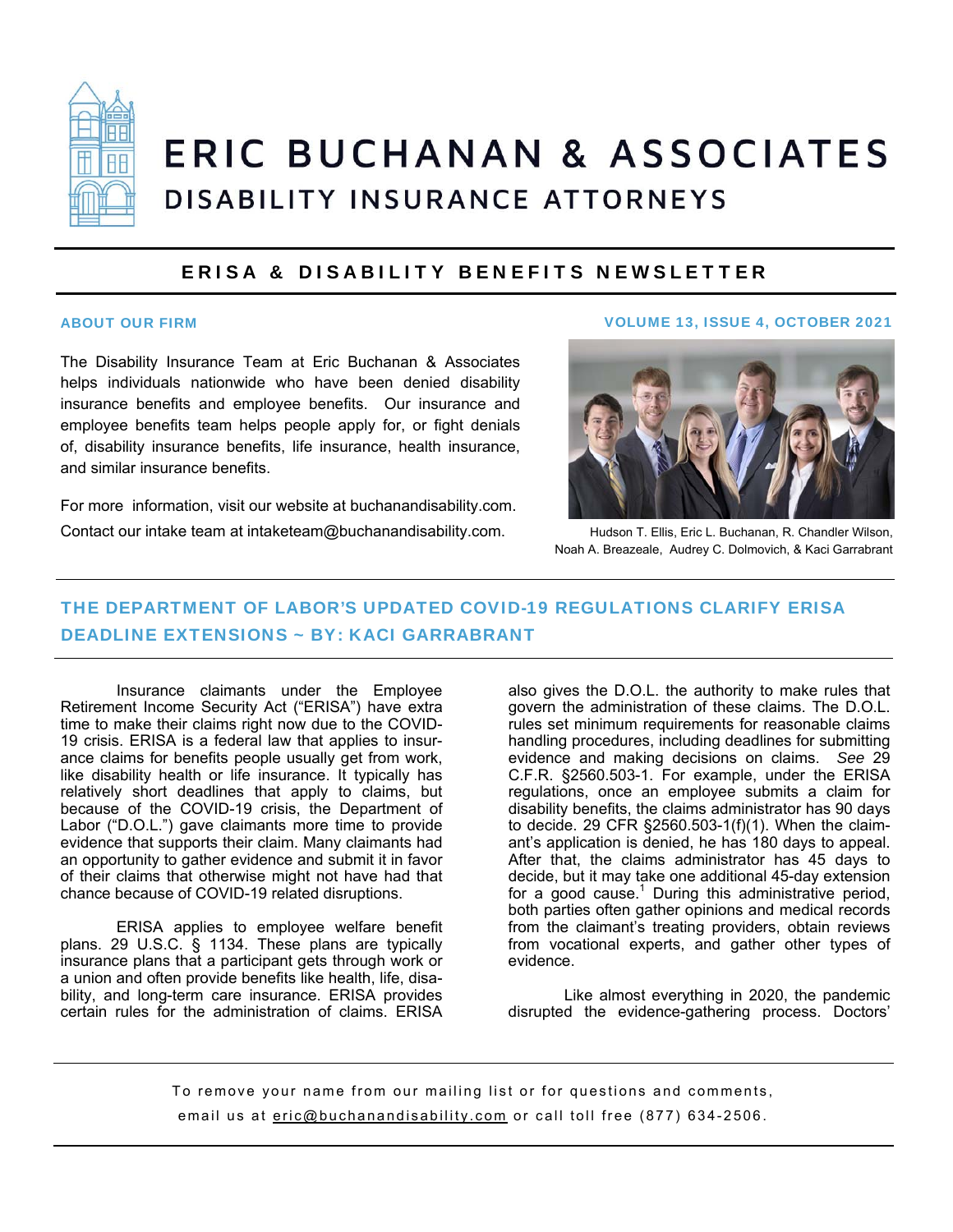#### ERISA & DISABILITY BENEFITS NEWSLETTER

offices closed, insurers' workers transitioned to working entirely from home, and mail delivery was delayed. Many claimants lacked access to treatment and testing as a result of the closures because they could not go into doctors' offices or get independent examinations like independent medical exams or functional capacity exams in person. Claimants with immunodeficiencies especially faced hardship because even leaving home to obtain treatment from doctors who were open became a scary experience. Likewise, insurers and other plan administrators faced problems; getting evidence from doctors was difficult when the offices were closed; communication was difficult when employees were not working in the office or were sick with COVID-19. The free flow of information was disrupted, necessitating action by the D.O.L.

 The D.O.L. released regulations on March 1, 2020, that provided relief from the timeframes set out in ERISA to beneficiaries of ERISA plans in response to the COVID-19 crisis. ERISA grants the Secretary of Labor the authority to provide for different timeframes when faced with a national public health emergency. The statute provides that the secretary may prescribe an additional period of up to a year in the event of an emergency. It is unlikely that the Secretary of Labor could foresee that the COVID-19 pandemic and many of the issues that impact claimants and plans would continue well past the first year of the national emergency. The March 2020 guidance thus expanded the timeframes to give claimants relief from the deadlines up to 60 days after the end of the national emergency.

When it became evident that the emergency declaration would continue beyond one year, the D.O.L. released updated guidance clarifying the COVID -19 extensions that it previously granted in 2020. $^2$  The update reads:

> Individuals and plans with timeframes that are subject to the relief under the Notices will have the applicable periods under the Notices disregarded until the earlier of (a) 1 year from the

date they were first eligible for relief, or (b) 60 days after the announced end of the National Emergency (the end of the Outbreak Period). On the applicable date, the timeframes for individuals and plans with periods that were previously disregarded under the Notices will resume. In no case will a disregarded period exceed one year.

U.S. Department of Labor ERISA disaster relief Notice 2021-01.

For example, someone who would have had a deadline of March 2, 2020, to submit their appeal would now have a deadline of March 2, 2021, plus 180 days, which is August 29, 2021, or one year from the date they became eligible for relief plus the standard period for responding to an appeal. This is the shorter period because the national emergency remains ongoing as of August 2021, so 60 days from the end of the national emergency will come on a future date after August 29, 2021.

However, with the increase in vaccinations and the decrease in COVID-19 cases and deaths throughout 2021 and most states relaxing COVID-19 restrictions, it is conceivable that the shorter period for some claimants in the near future would be 60 days after the end of the national emergency. On the other hand, if new variants of the COVID-19 virus prompt the federal government to extend the state of emergency beyond 2021, the guidance may be subject to change as conditions change. It is difficult to predict what will happen next in the context of the pandemic and the government's pandemic response. It is crucial to pay attention to the timing of any announcements regarding the end of the national emergency and make sure to apply the applicable rule to the deadline. Thus, the best practice is to regularly check the D.O.L.'s website for announcements and remain up to date on any changes to the national state of emergency status.

#### **Endnotes**

 $1$  Different deadlines apply to other types of claims under ERISA, such as health insurance claims or claims for emergency health care. The disability deadlines are given as an illustration, but the COVID-19 pandemic and the DOL rules impact all claims under ERISA. For more on applicable deadlines for other claims, see 29 CFR §2560.503.1 generally.

 $^2$  The President's proclamation of a national emergency can be found at 85 FR 26351 (May 4, 2020).